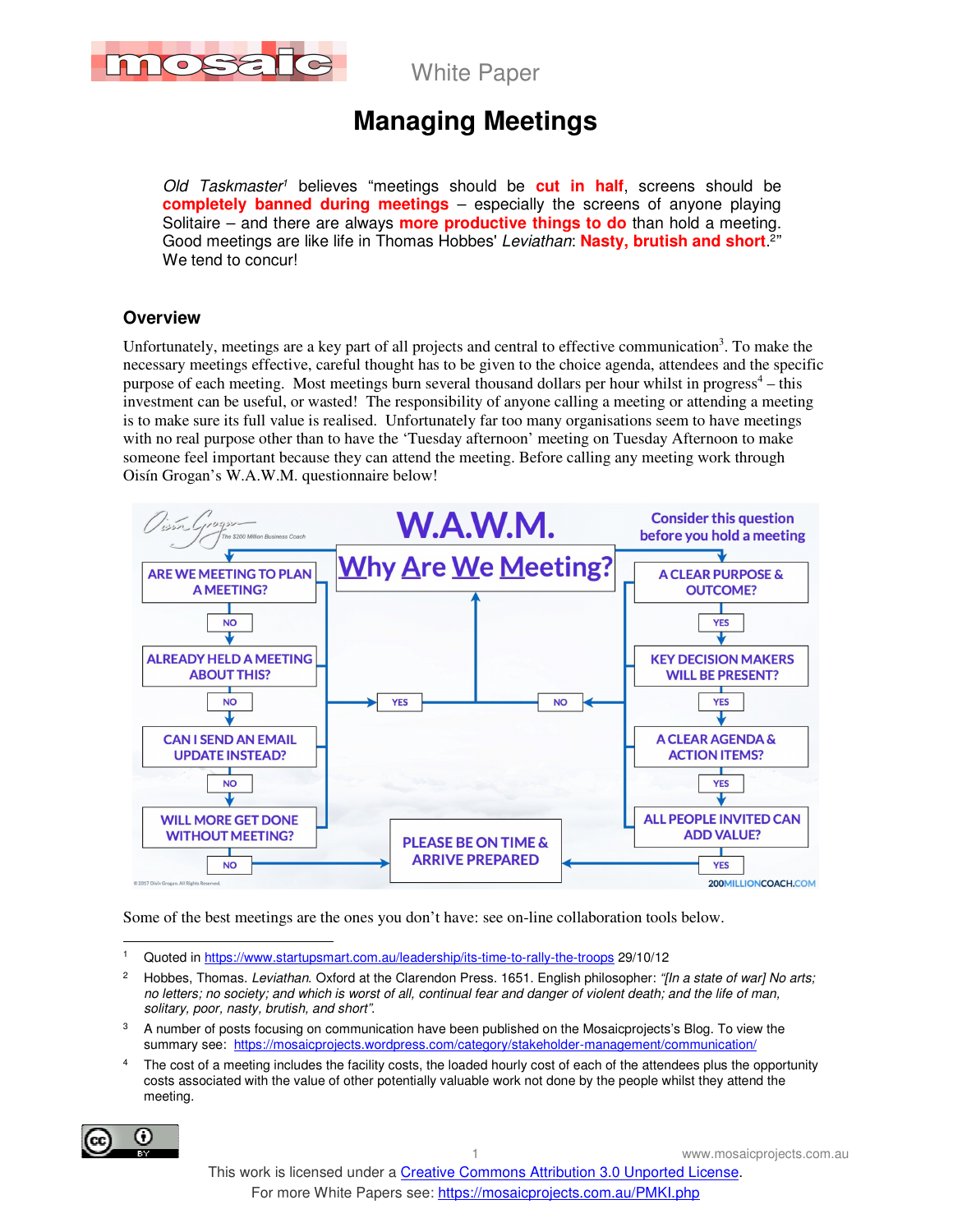# mosa

# White Paper

If a meeting passes the W.A.W.M. test, good meetings are:

- Planned know exactly what you want from the meeting and how this will be achieved
- Prepared data should be collected and processed prior to the meeting and distributed with the agenda
- Short  $-30$  minutes is a good maximum for any meeting
- Opened and closed carefully people remember these elements most
- Controlled work through the planned agenda, contentious issues are 'parked and move on'
- Fine tuned to respect the culture of the group a face-to-face meeting with your local team/group or an international teleconference will require some differences in approach
- Action oriented; and
- Run on time<sup>5</sup>!

You don't need to sit down; for less formal meetings or chats suggest a walking meeting, in other circumstances a 'stand up' meeting<sup>6</sup> at the location of the issue being discussed may eliminate a lot of wasted time!

Interviews are mini meetings; all of the points below apply. In addition, you need to prepare thoroughly, ensure there is no bias and always have a second person in attendance. Never interview alone! Remember to be thorough in preparation and follow-up, and document and distribute any agreements or outcomes

### **Key meeting rules**

Key meeting rules include:

- The value created by the meeting should exceed the total cost of the meeting.
- Have a purpose for each meeting one meeting, one purpose! Do not mix multiple purposes into one event. Typical purposes may include:
	- o **Information exchange**, including briefings and updates. Some specific purposes include:
		- Ensuring a common understanding of an issue or problem.
		- Seeking feedback, agreement or actions on previously disseminated information informational items should be handled outside of meetings through information distribution channels. However, commitment as a group is needed to do the pre-work and to ask any informational questions off-line.
		- Building or maintaining rapport, commitment and moral, particularly if the team's objective is difficult to achieve.
	- $\circ$  **Solving a problem<sup>7</sup> / idea generation<sup>8</sup>** (small group often helped by using a facilitator<sup>9</sup>), may involve brainstorming, option evaluation, nominal group techniques, solution design, etc.
	- o **Making a decision<sup>10</sup>** .

<sup>&</sup>lt;sup>10</sup> For more on *decision making* see: https://www.mosaicprojects.com.au/WhitePapers/WP1053\_Decision\_Making.pdf



 $\ddot{\phantom{a}}$ 5 In most Western cultures 'on time' is a virtue but different people and different cultures have quite different perspectives on time see: https://www.mosaicprojects.com.au/Mag\_Articles/SA1021\_Perspectives\_on\_time.pdf

<sup>6</sup> Stand up meetings have a long tradition, meetings of the Privy Council, a formal body of advisers to the sovereign of the United Kingdom have been held standing ever since the day in 1861 when Queen Victoria discovered it helped get them over with sooner. They are also a part of the Agile approach to managing projects, see more on Agile: http://www.mosaicprojects.com.au/PDF\_Papers/P109\_Thoughts\_on\_Agile.pdf.

<sup>7</sup> For more on **problem solving** see: https://www.mosaicprojects.com.au/WhitePapers/WP1013\_Problem\_Solving.pdf

<sup>&</sup>lt;sup>8</sup> For more on *idea generation* see: https://www.mosaicprojects.com.au/WhitePapers/WP1068\_Data\_Gathering.pdf

<sup>9</sup> For more on **facilitation** see: https://www.mosaicprojects.com.au/WhitePapers/WP1067\_Facilitation.pdf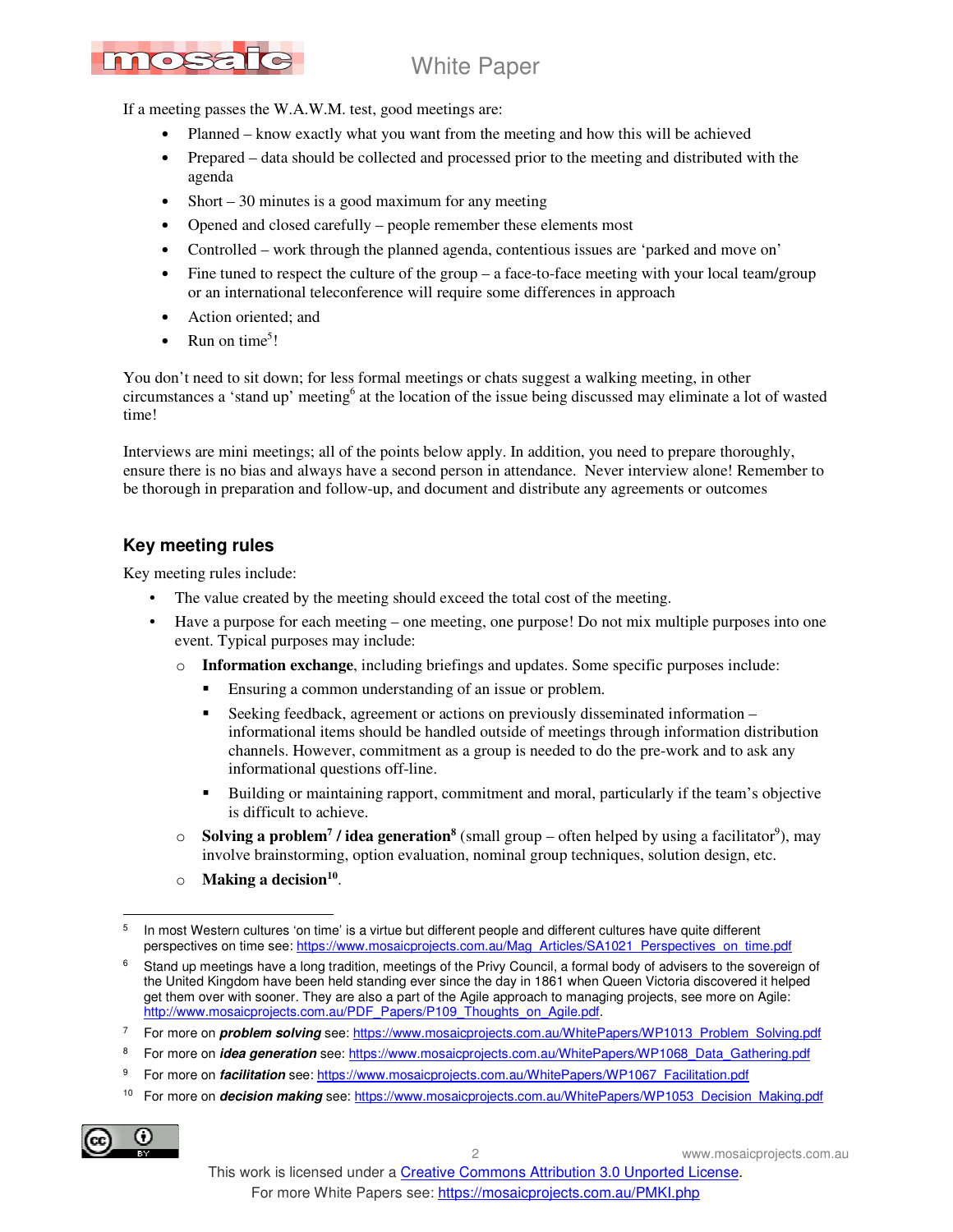

- Social interaction. Team building, promoting the role of an individual (eg, a new team leader) and creating some face-to-face time for virtual teams can be valid purposes for a meeting. You do need to meet with the team regularly but not too often – these meetings usually incorporate an update or other information exchange.
- Ensure the attendees are all there to contribute value. If you can't work out how to make the meeting relevant to everyone attending, individual catch ups are a better solution; the challenge with short one-on-one meetings is making sure everyone else is kept informed which requires open and effective communication (see online collaboration tools below).
- Schedule recurring meetings in advance. However, make sure the meeting has a defined value proposition, the majority of time wasted in meetings is wasted in recurring meeting that have no purpose.
- Gather all of the data needed for the meeting beforehand, process it and distribute with the agenda. Use the knowledge gained to set / fine-tune the agenda (see bullet point below).
- Set an agenda and time limits and keep to them. If an item overruns the few people involved need to take the issue off-line or to a separate meeting.
- Distribute agendas, papers, reports and other documents to everyone before the meeting is due to take place. If possible, give the attendees a chance to comment on the topics up for discussion and to request the inclusion of additional things they would like to talk about during the meeting. If possible, check key contributors have gathered their facts/information and prepared their updates.
- Collaboration tools can be helpful. They ensure that everyone has the agenda and other information before the meeting, and they can help you record actions so that everyone can see the output. In addition, features like instant messaging, chat and discussions allow you to hold your meeting virtually, regardless of where individuals are actually based (see dedicated section below).
- Let people know their responsibilities and time limits in advance: "Fred will present on xxx for 5 minutes and then there will be 10 minutes discussion"
- Bring the right people together, ensuring only those who can contribute are invited and all key contributors attend. This means making sure everyone knows about the meeting well ahead of time. Put it in their diary or on a shared project calendar as far in advance as is practical (don't just email the agenda and hope it has been seen).
- Unless the meeting is a technical meeting called to solve a specific problem (typically with a very limited number of experts present), any problems that need analysis should be moved off line for solution later (and the people tasked with developing the solution should be 'actioned' in the action list).
- Most disputes and conflicts should similarly be moved off line unless the issue in dispute involves the majority of the people present in the meeting $11$ .
- Chair and lead the meeting based on the set of rules already distributed to the attendees. Some key items to consider include:
	- $\circ$  Punctuality and time keeping start and finish on time<sup>12</sup>!
	- o Attendance and effect of non-attendance (eg, no option to re-open agreed items)
	- o Dress standards (or non-standards casual is OK for most working meetings)
	- o Conduct and politeness
	- o Food, drink, rest breaks, and other facilities management items
	- o Ban the use of screens smart phones and computers no one is too busy or too important to give their full attention for the duration of a properly structured meeting, if they feel they are too busy or too important, **don't come!** (*for effective note taking see the next section*

But be aware of *cultural differences in respect to 'time'* see: https://www.mosaicprojects.com.au/Mag\_Articles/SA1021\_Perspectives\_on\_time.pdf



 $\ddot{\phantom{a}}$ <sup>11</sup> For more on **conflict resolution** see: https://www.mosaicprojects.com.au/WhitePapers/WP1041\_Managing\_Conflict.pdf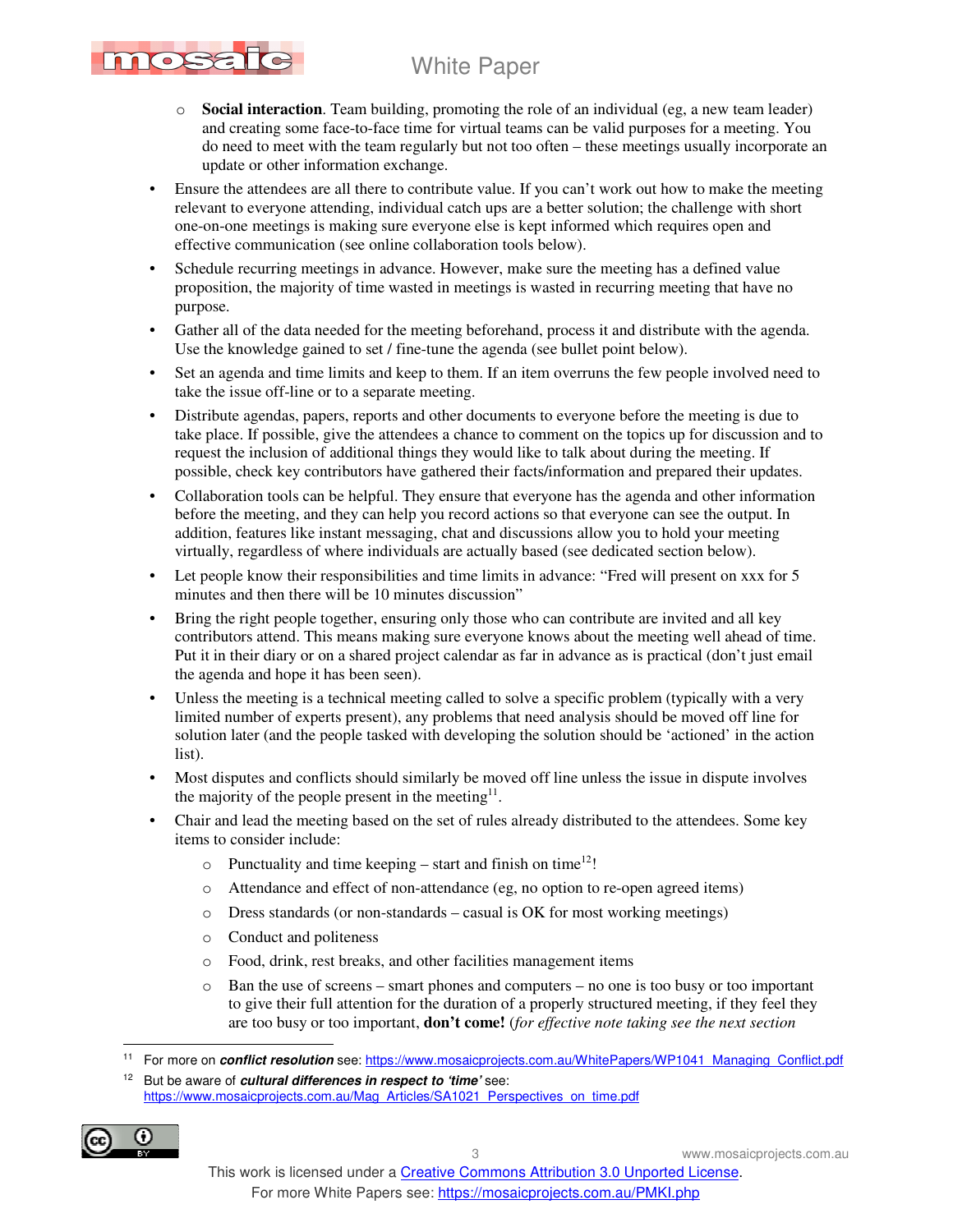*below*). If you are using on-line document storage have one display projected for everyone to see.

- o Allow everyone to participate. Don't allow one or two people dominate the discussion. Ideally, you want to hear from everyone, and everyone should have the same opportunity to raise issues. One way to make sure that everyone gets a turn to speak is to use a timer.
- Avoiding bias<sup>13</sup> and personalities when confronting issues. Some of the challenges include: - *Ad hominem*: in Latin, it means *'argument against the man'*. Another person may attack the person who proposed an idea in order to discredit the merit of the idea. Keep the discussion focused on facts not personalities.
	- *Frozen evaluation*: "We tried it five years ago and it did not work!" Unless all of the underlying factors five years ago were exactly the same as they are today, it is worthwhile revisiting the previous options (the *Semmelweis reflex*).
	- *Personal perspective*: "I personally don't like that option; therefore, we should not pursue it" (*Confirmation bias*). Incorporate the group's perspectives in addition to your own before making the final decision.
- o Options to raise issues not on the agenda (usually limited), plus how to have items included on the agenda.
- $\circ$  How decisions will be made, by the PM, by consensus or by a majority vote<sup>14</sup>.
- o Responsibility for action items and reporting back.
- o Note: *'Rules are for the guidance of wise people and the blind obedience of fools'* your meeting rules should to help the efficient running of the meeting not restrict the application of common sense to create better outcomes.
- Do not use meetings to gather information from individuals (eg, progress reports), meetings are valuable to discuss and appreciate the results of information previously gathered and analysed:
	- o Data gathering is a 1:1 process and should occur prior to the meeting, if there are 10 people in a meeting that is being used to gather information, 8 are wasting their time.
	- o Data (eg, progress reports) is not information, the data needs to be gathered, validated, processes and assessed before it becomes useful information. For example, cost and schedule progress should be acquired, checked and the schedule and cost reports updated before the meeting.
	- o The 'consequences' should be itemised for discussion in the agenda.
	- o And then the full set of information distributed to allow attendees' adequate time for their assessment before the meeting is scheduled, so they can contribute to discussions on the implications of the information and help determine appropriate responses/actions.
- Agree actions. Assign deliverables and time limits for all tasks that result from the meeting. Follow up to ensure the assigned actions have been accomplished<sup>15</sup>. To support this, the first item on the agenda at regular meetings should be 'Actions from the previous meeting' (but don't wait until the next meeting to follow up…..).
- Document and publish meeting minutes or notes:
	- o Action items should be distributed **within a few minutes** of the meeting concluding.
	- o Minutes and/or meeting notes within 24 hrs (see below for contemporaneously agreed notes).
	- o Do you really need minutes? Expand the 'action items' to **RAID**, Risks, Actions, Issues, Decisions and distribute as soon as the meeting finishes and you may have all of the records you need to manage effectively.

15 For more on **delegating actions** see: https://www.mosaicprojects.com.au/WhitePapers/WP1091\_Delegation.pdf



nos

 $\ddot{\phantom{a}}$ <sup>13</sup> For more on the effects of *innate bias* see: https://www.mosaicprojects.com.au/WhitePapers/WP1069\_Bias.pdf

<sup>&</sup>lt;sup>14</sup> For more on *decision making* see: https://www.mosaicprojects.com.au/WhitePapers/WP1053\_Decision\_Making.pdf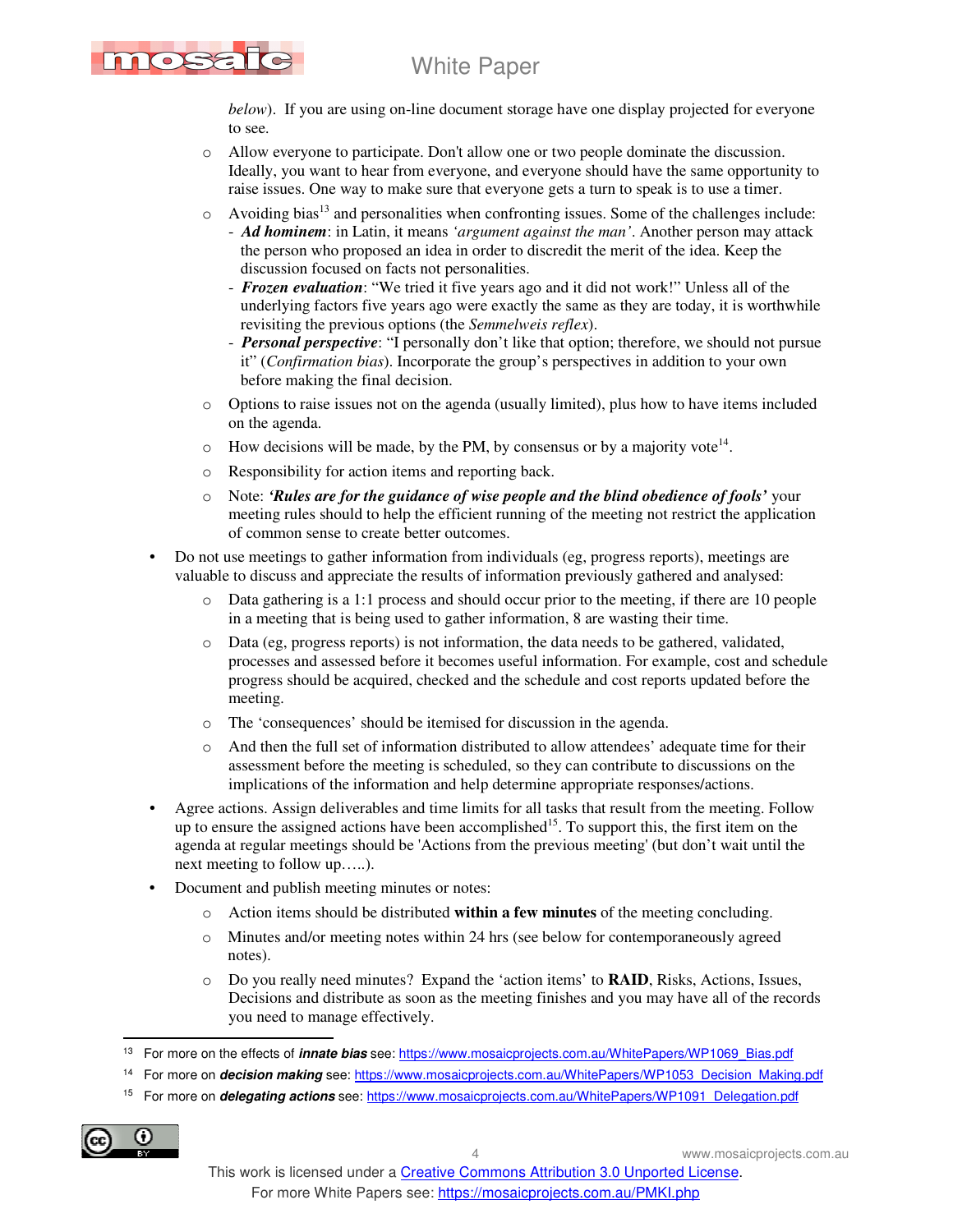



### **An effective technique for documenting meetings**

All meetings benefit from agreed understandings and records. If these can be created and agreed contemporaneously you can save yourself and your colleagues time and effort and to take a major step forward in productivity. To achieve this objective:

- Make sure your meeting room has a projector or large screen TV that everyone can see easily. Make it the focus of the room.
- Nominate one person to take notes for everyone during the meeting. Plug their laptop computer / iPad into the projector so that everyone can see the notes as they are typing as you go along. Meeting notes shouldn't be a word for word rendition of what was said or an audio recording of the meeting. They should be a summary of the things that were said and importantly include a record of the reasons for decisions, a record of what was considered and a note of the data that was or wasn't available to make the decision.
- Nobody else should take notes or minutes that should be a strict rule to ensure everyone concentrates on the meeting rather than trying to write things down. Anything they want noted they should ask to be entered into the notes for everyone.
- The output of the meeting is the set of agreed notes that were projected on the wall. Therefore, the minutes are agreed as the meeting progresses.

The advantages of this approach to managing meetings include:

- There is only one set of notes that have been agreed so there is no room for misunderstanding. Nobody needs to read the notes after the meeting - they have already read and agreed them. The notes are distributed as a reference.
- The meeting is much more collaborative because everyone is working to get a set of agreed notes. They work together to ensure that the items on the agenda are properly noted, that all points of view are written down and reasons for decisions recorded. If there is disagreement all points of view should be written down. This makes everyone feel their point of view is important and has been listened to.
- The notes/minutes can be sent around immediately the meeting finishes and will be in the participants' email inboxes before they get back to their desks. There is no more waiting for someone to write up and distribute the notes.
- Agreed actions are in the document that gets distributed so everybody is clear on what needs to be done and can get on with the agreed actions!

#### **Action Items**

An action item is something that requires follow-up work and is delegated<sup>16</sup> to a specific person for 'action'. By their nature, action items normally cannot be planned for in advance. They arise on an ad-hoc basis during meetings (or other activities) and an action is assigned because there is not enough knowledge, expertise or time to resolve the item at the time it originally surfaced. Action items need to be assigned, worked on later and completed. Examples of action items include forwarding information to someone, arranging a meeting, or providing a quick estimate on a piece of work. In many cases, action items are trivial in nature, but in other cases they can require substantial work to complete.

Action items that are trivial (less than a few hours work) and scheduled to be completed by the next meeting should be recorded in a section of your meeting minutes reserved for 'action items' – including any actions that arise outside of the actual meeting. Then at the start each meeting these items should be reviewed to validate that they are completed and then cross them off the list.

 $\overline{a}$ <sup>16</sup> For more on *delegation* see: https://www.mosaicprojects.com.au/WhitePapers/WP1091\_Delegation.pdf

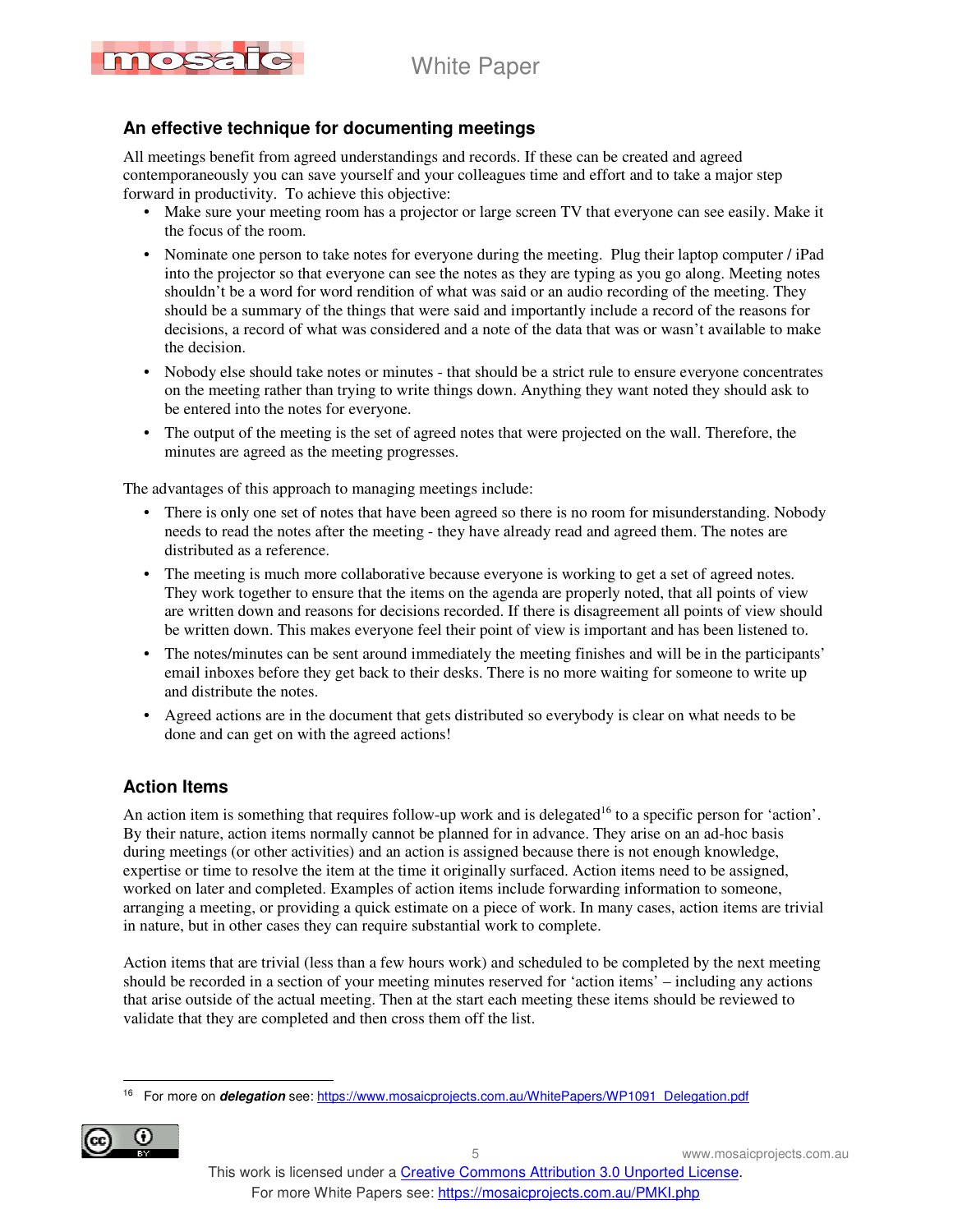nosa

More substantial items should be documented as activities in the project schedule – the 'action item' becomes adding the work to the schedule before the next meeting. Within the schedule, a resource and enddate are assigned and the activity is then managed and tracked as any other activity in the schedule. In general, this is the better approach because it keeps all of the significant work items in one place and allows the project manager to enforce the discipline of *'if it's not on the schedule, it will not be worked on'.* This approach also allows the project manager to see the impact of the action items on the schedule.

Action items should not be confused with issues. An issue is an identified problem which will have a detrimental impact on the project if left unresolved and by definition the solution is not known until the issue is resolved; whereas action items simply require someone to take the appropriate action. An action item may lead to the discovery of an issue which is managed through the Issues  $\log^{17}$  or a risk to be incorporated and managed through the Risk register<sup>18</sup>, but the action item itself is the investigative work, not the potential outcome.

### **Kickoff Meetings**

The purpose of the kickoff meeting is to formally notify all stakeholders that the project has begun and make sure everyone has a common understanding of the project and their role. The 'meeting rules' outlined above still apply – you only get one chance to make a good first impression; but there are a number of specific things you want to cover at this meeting:

- Introduce the people at the meeting.
- Recap the information in the Project Charter<sup>19</sup>, including the purpose of the project, scope, major deliverables, risks, assumptions, etc.
- Discuss the important roles and responsibilities of the project team, clients and stakeholders. If there is confusion about the role of any person or organization, it should be discussed and clarified now.
- Go over the general approach and schedule of the project. This gives people a sense for how the project will unfold. In particular, you will want to ensure that people understand what they need to be doing in the short-term to support the project.
- Answer any outstanding questions. The purpose of the discussion is not to rehash the purpose of the project, but to allow people to voice specific questions or concerns they have as the project begins.
- Confirm that the project is now underway. If the project has not started yet, it should now be ready to start immediately.

Timing is a key issue – in many projects the majority of the team are not available until the start of the 'execution' phase, and the purpose of the meeting is to literally 'sell the plan' to the people who will be doing the work. In general, the project team, sponsor and major stakeholders should be in attendance. If this results in too many people for comfort, you can consider having only the major players attend. You can then meet with others in subsequent mini-kickoff meetings or you can send the relevant meeting information to the people who could not attend.

#### **On-line collaboration tools**

In the past many meetings were needed simply to exchange information and gather feedback – the effective use of on-line collaboration tools can almost completely remove the need for this type of meeting (by being a

- <sup>18</sup> For more on *managing risks* see: https://www.mosaicprojects.com.au/WhitePapers/WP1047\_Risk\_Management.pdf
- 19 For more on the **Project Charter** see: https://www.mosaicprojects.com.au/WhitePapers/WP1019\_Charter.pdf



 $\ddot{\phantom{a}}$ <sup>17</sup> For more on **managing issues** see: https://www.mosaicprojects.com.au/WhitePapers/WP1089\_Issues\_Management.pdf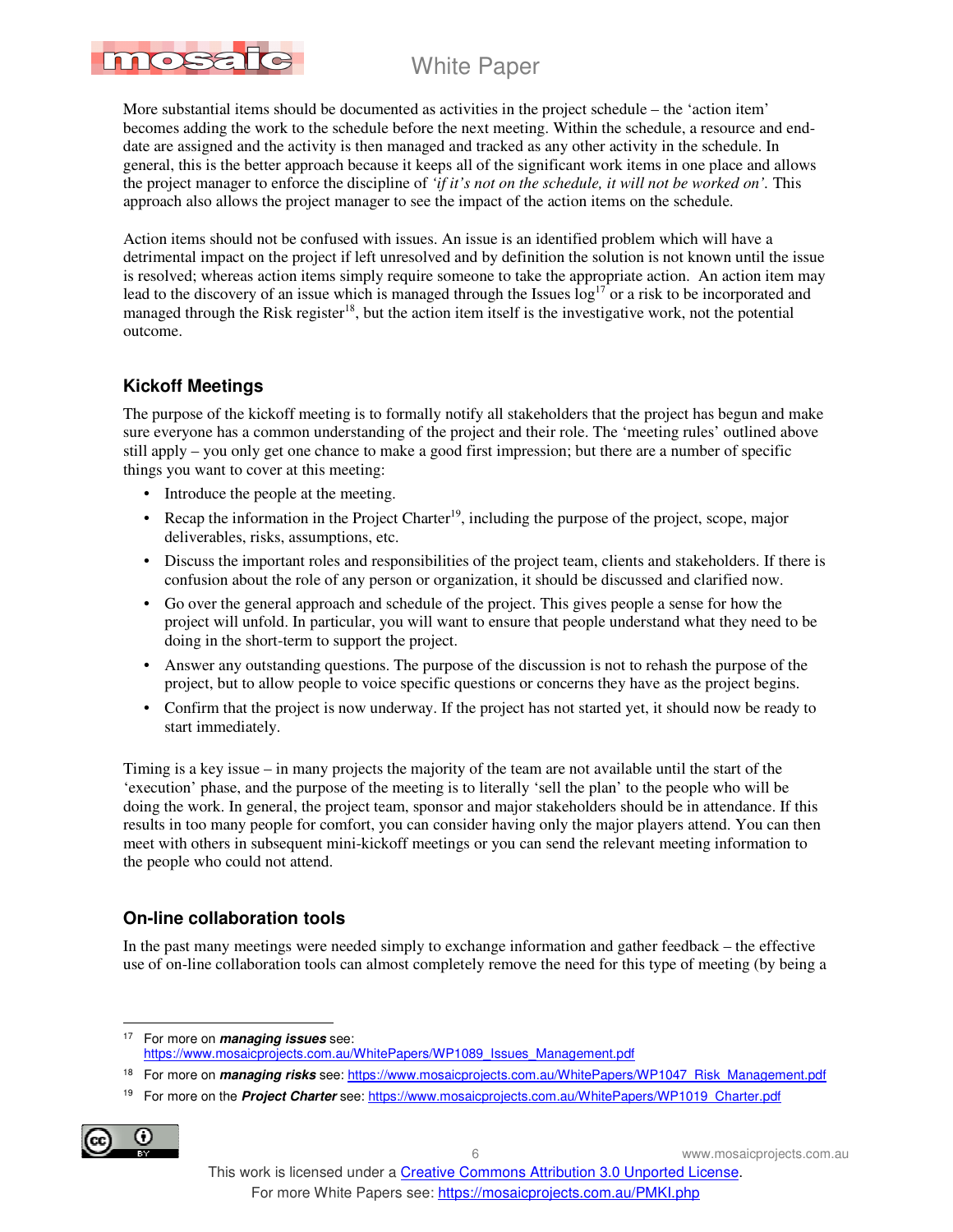

continuous exchange of information). However, care needs to be exercised to ensure the on-line system does not become an 'all consuming' entity – effective time management is needed $20$ .

The benefits of this type of collaboration have been conclusively proved in the construction industry<sup>21</sup>, and the tools are readily available so all you need now is to start making use of this capability. A few tips to help include:

**Keep all your discussions online**: One of the most effective ways of working is to move everything online so there is only one version of the truth. Online collaboration software is designed to do this, as it is designed for running projects on the web. The benefit of having all your project information and discussions online is that everyone can see the latest status at any time. You can even move your emails online into the software that you are using so that the whole discussion trail is in one place.

**Use instant messaging**: Instant messaging is a helpful way to see if someone is online and therefore able to take a quick question; it is great for getting the answer to a quick question, or checking if one of your colleagues is available for a longer discussion. People in meetings can use it to get a quick response to something if they don't know the answer. You can archive your messaging trail securely online so that if you need to refer to it later it's there in your project files. It's faster and easier than email and can help move the discussion on.

**Share pictures**: Do you know what all your team members look like? That might sound like a silly question, but if you are working with colleagues overseas or even in a different office, you may never have met them. Even if you have met them, chances are someone on your team has only ever talked to them on the phone. Upload photos to your team area so that you can see each other. It's easier to collaborate if you can put a face to a name!

**Upload files**: Stop sending huge email attachments by uploading all your core project files to a central online location. Using a document repository like this means that everyone always has access to the latest version, which can be a massive time-saver. It also means that people don't get frustrated looking for the latest copy and your IT department will be very happy that you aren't using your inbox as a document store!

**Share calendars**: It can be difficult to collaborate with team members if you don't know where they are. Sharing calendars means you can check if they are on leave or out of the office, and schedule meetings appropriately. You can also put key project milestones in the calendar so that everyone knows what is coming up without having to look at the project schedule. Make sure that you keep your own calendar up-todate as well and include all the national holidays that are appropriate for your international team members, so you know when their offices are likely to be closed.

**Balance Push -v- Pull communication**: The material on-line is available to be 'pulled down' by an interested person. If you want someone to know the information is there or that they need to access it you need to push out a message letting them know (and follow up to see that it has been received and acted upon). Keep the 'push' to a minimum for the greatest effect.

### **Conclusion**

Meetings are a 'necessary evil' in most projects and organisations; the ideas outline in this White Paper should help to make your meetings more effective and valuable to the project and the organisation.

 $\ddot{\phantom{a}}$ <sup>20</sup> For more on **effective personal time management** see: https://www.mosaicprojects.com.au/WhitePapers/WP1054\_Personal\_Time\_Management.pdf

<sup>&</sup>lt;sup>21</sup> For more on **BIM** see: https://www.mosaicprojects.com.au/WhitePapers/WP1082\_BIM\_Levels.pdf